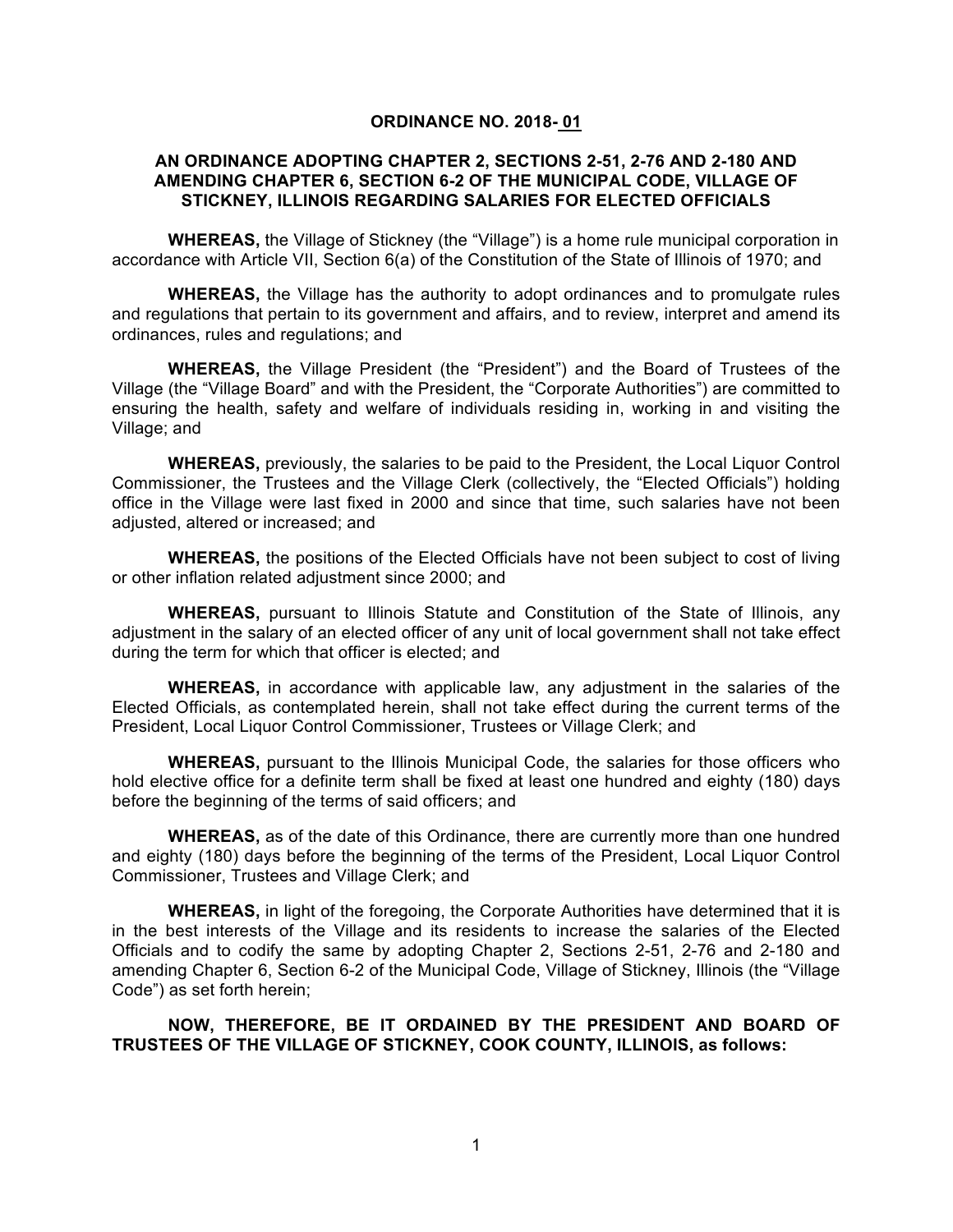## **ARTICLE I. IN GENERAL**

### **SECTION 1. INCORPORATION CLAUSE.**

The Corporate Authorities hereby find that all of the recitals hereinbefore stated as contained in the preambles to this Ordinance are full, true and correct and do hereby, by reference, incorporate and make them part of this Ordinance as legislative findings.

### **SECTION 2. PURPOSE.**

The purpose of this Ordinance is to increase the salaries of the Elected Officials and to codify the same by adopting Chapter 2, Sections 2-51, 2-76 and 2-180 and amending Chapter 6, Section 6-2 of the Village Code as set forth herein, and to authorize the President or his designee to take all actions necessary to carry out the intent of this Ordinance.

### **ARTICLE II.**

## **ADOPTION OF CHAPTER 2, SECTIONS 2-51, 2-76 AND 2-180 AND AMENDMENT OF CHAPTER 6, SECTION 6-2 OF THE MUNICIPAL CODE, VILLAGE OF STICKNEY, ILLINOIS**

#### **SECTION 3.0 ADOPTION OF CHAPTER 2, SECTION 2-51.**

That the Village Code is hereby amended, notwithstanding any provision, ordinance, resolution or Village Code section to the contrary, by adopting Chapter 2, Section 2-51 as follows:

#### **Sec. 2-51. – Compensation for Trustees; Insurance.**

(a) The compensation to be paid to each member of the board of trustees hereafter elected shall be the sum of \$14,400.00 annually, to be paid in equal semi-monthly installments for the performance of his or her duties. The said trustees shall not be entitled to any other compensation, except as set forth in this section. However, a trustee shall be reimbursed for out-of-pocket expenses incurred by the trustee in the performance of the duties of his or her office and in compliance with all ordinances and policies of the Village.

(b) The trustees shall be entitled to a 3% cost of living increase beginning with May in the fiscal year following the fiscal year in which salary as set forth in subsection (a) was established, and in May of every ensuing fiscal year thereafter. This amount shall be added to the compensation provided above.

(c) In addition to the compensation and cost of living increases set forth above, a Trustee shall receive pay adjustments to take effect beginning in the year that the compensation about set forth in subsection (a) above is implemented and in May of each fiscal year thereafter for the duration of the term of office based on the longevity schedule set forth below according to his or her years of service as a Village Trustee and/or as any other elected officer of the Village from the time period 2000 to present. Thus, if an individual has served in any elected position, whether appointed or elected to the same, for the Village from 2000 to present, he or she shall be entitled to a longevity year for any year or partial year in which he or she has served according to the following schedule: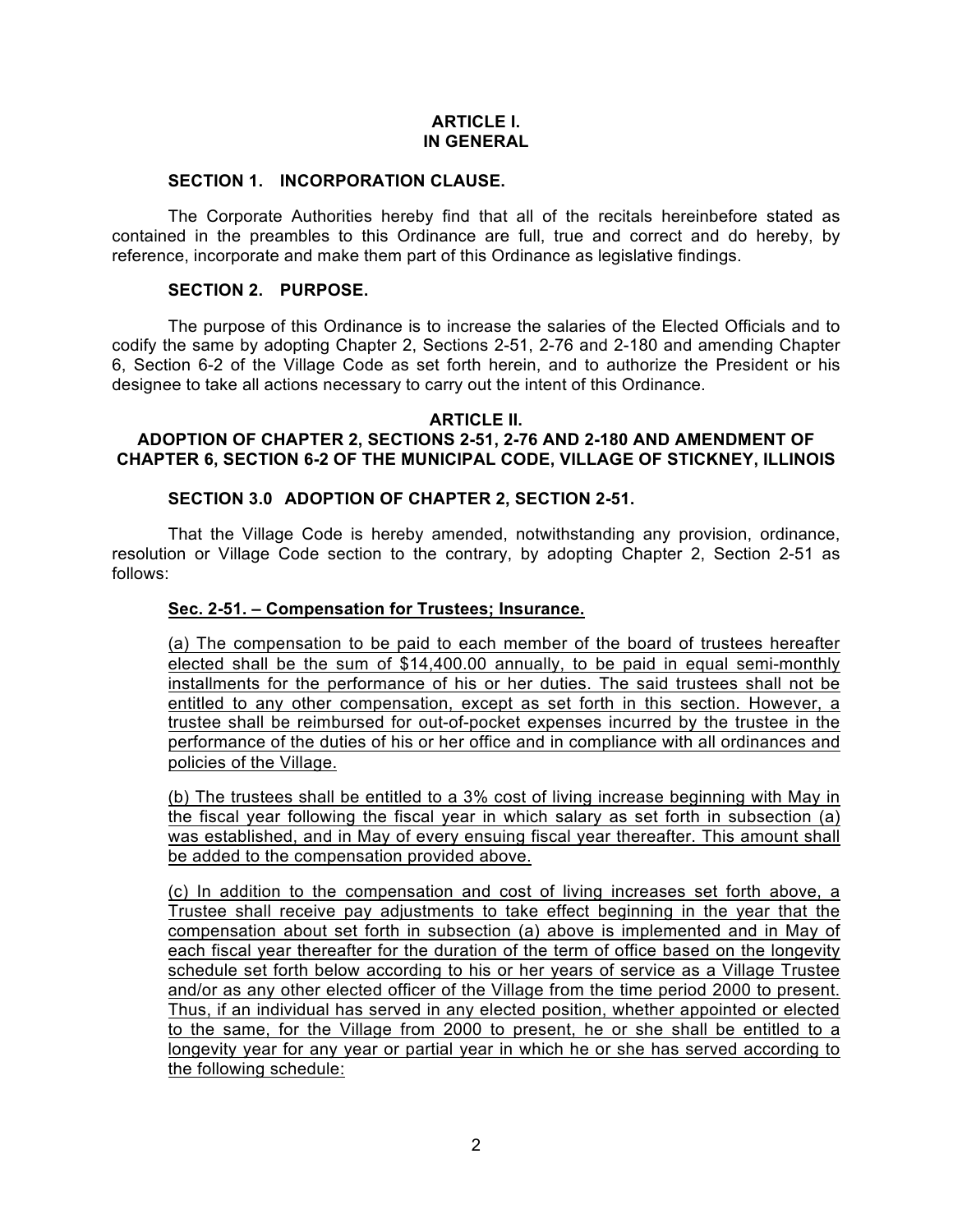## Longevity Schedule:

| Percent increase of annual salary: |
|------------------------------------|
| 3%                                 |
| 6%                                 |
| 10%                                |
|                                    |

(d) A Village Trustee and his or her spouse and/or dependents shall be entitled to participate in any Village health, dental, life or other insurance programs or policies for which the Trustee is eligible.

# **SECTION 3.1 ADOPTION OF CHAPTER 2, SECTION 2-76.**

That the Village Code is hereby amended, notwithstanding any provision, ordinance, resolution or Village Code section to the contrary, by adopting Chapter 2, Section 2-76 as follows:

# **Sec. 2-76. – President's Compensation; Insurance.**

(a) The compensation to be paid to the Village President hereafter elected shall be the sum of \$25,000.00 annually, to be paid in equal semi-monthly installments for the performance of his or her duties. The President shall be reimbursed for out-of-pocket expenses incurred by the President in the performance of the duties of his or her office and in compliance with all ordinances and policies of the Village.

(b) The President shall be entitled to a 3% cost of living increase beginning in May in the fiscal year following the fiscal year in which salary as set forth in subsection (a) was established, and in May of every ensuing fiscal year thereafter. This amount shall be added to the compensation provided above.

(c) In addition to the compensation and cost of living increases set forth above, the President shall receive pay adjustments to take effect beginning in the year that the compensation set forth in subsection (a) above is implemented and in May of each fiscal year thereafter for the duration of the term of office based on the longevity schedule set forth below according to his or her years of service as President and/or as any other elected officer of the Village from the time period 2000 to present. Thus, if an individual has served in any elected position, whether appointed or elected to the same, for the Village from 2000 to present, he or she shall be entitled to a longevity year for any year or partial year in which he or she has served according to the following schedule:

Longevity Schedule:

| Years or partial years of service: | Percent increase of annual salary: |
|------------------------------------|------------------------------------|
| 4 vears                            | 3%                                 |
| 8 vears                            | 6%                                 |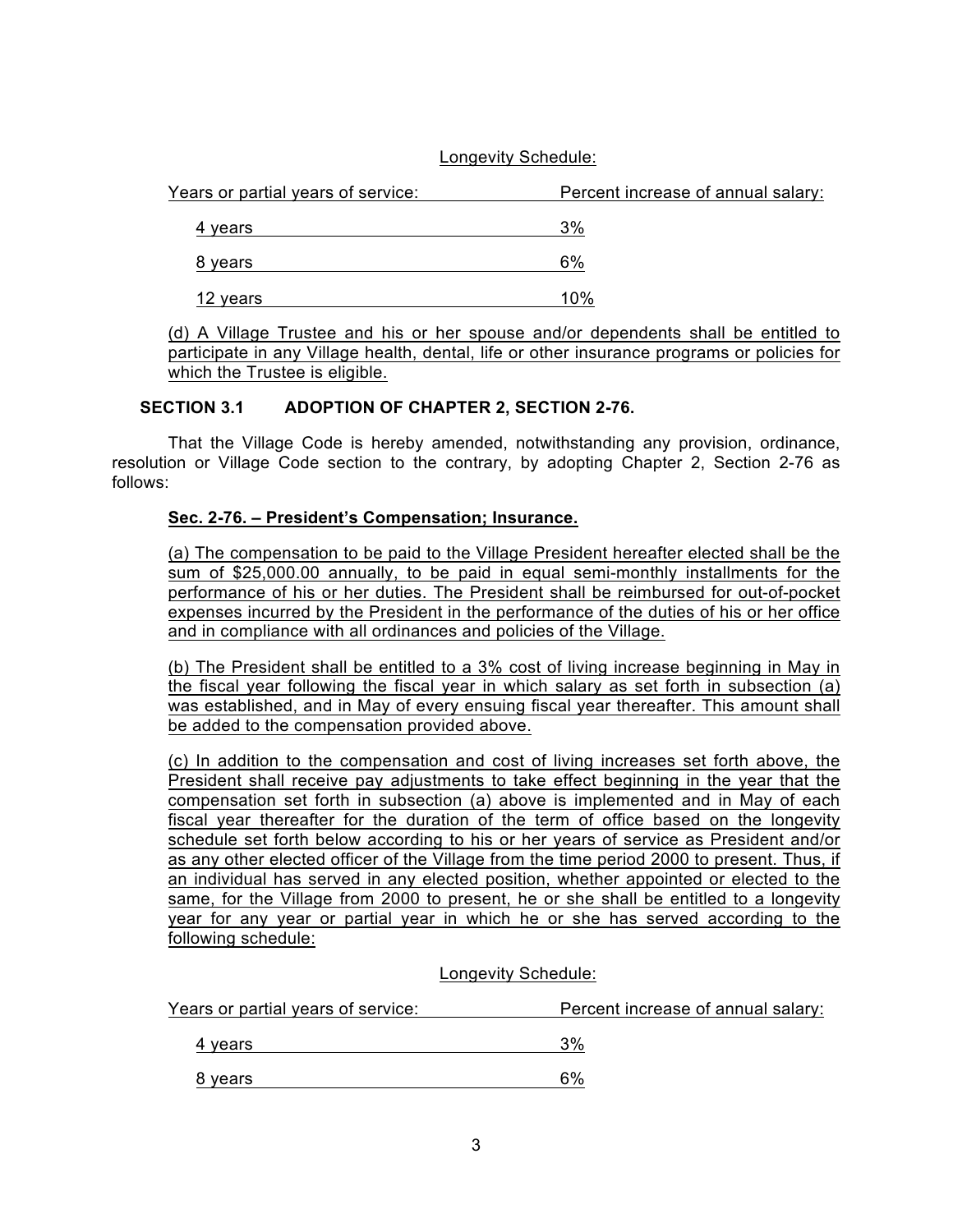| 12 years | 10% |
|----------|-----|
|----------|-----|

(d) The President and his or her spouse and/or dependents shall be entitled to participate in any Village health, dental, life or other insurance programs or policies for which the President is eligible.

## **SECTION 3.2 ADOPTION OF CHAPTER 2, SECTION 2-180.**

That the Village Code is hereby amended, notwithstanding any provision, ordinance, resolution or Village Code section to the contrary, by adopting Chapter 2, Section 2-180 as follows:

### **Sec. 2-180. –Compensation of the Village Clerk; Insurance.**

(a) The compensation to be paid to the Village Clerk hereafter elected shall be the sum of \$34,000.00 annually, to be paid in equal semi-monthly installments for the performance of his or her duties. The Village Clerk shall not be entitled to any other compensation, except as set forth in this section. However, the Clerk shall be reimbursed for out-of-pocket expenses incurred in the performance of the duties of his or her office and in compliance with all ordinances and policies of the Village.

(b) The Clerk shall be entitled to a 3% cost of living increase beginning with May in the fiscal year following the fiscal year in which salary as set forth in subsection (a) was established, and in May of every ensuing fiscal year thereafter. This amount shall be added to the pay provided above.

(c) In addition to the compensation and cost of living increases set forth above, the Village Clerk shall receive pay adjustments to take effect beginning in the year that the compensation about set forth in subsection (a) above is implemented and in May of each fiscal year thereafter for the duration of the term of office based on the longevity schedule set forth below according to his or her years of service as Village Clerk and/or as any other elected officer of the Village from the time period 2000 to present. Thus, if an individual has served in any elected position, whether appointed or elected to the same, for the Village from 2000 to present, he or she shall be entitled to a longevity year for any year or partial year in which he or she has served according to the following schedule:

#### Longevity Schedule:

| Years or partial years of service: | Percent increase of annual salary: |
|------------------------------------|------------------------------------|
| 4 years                            | 3%                                 |
| 8 years                            | 6%                                 |
| 12 years                           | 10%                                |

(d) The Village Clerk and his or her spouse and/or dependents shall be entitled to participate in any Village health, dental, life or other insurance programs or policies for which the Village Clerk is eligible.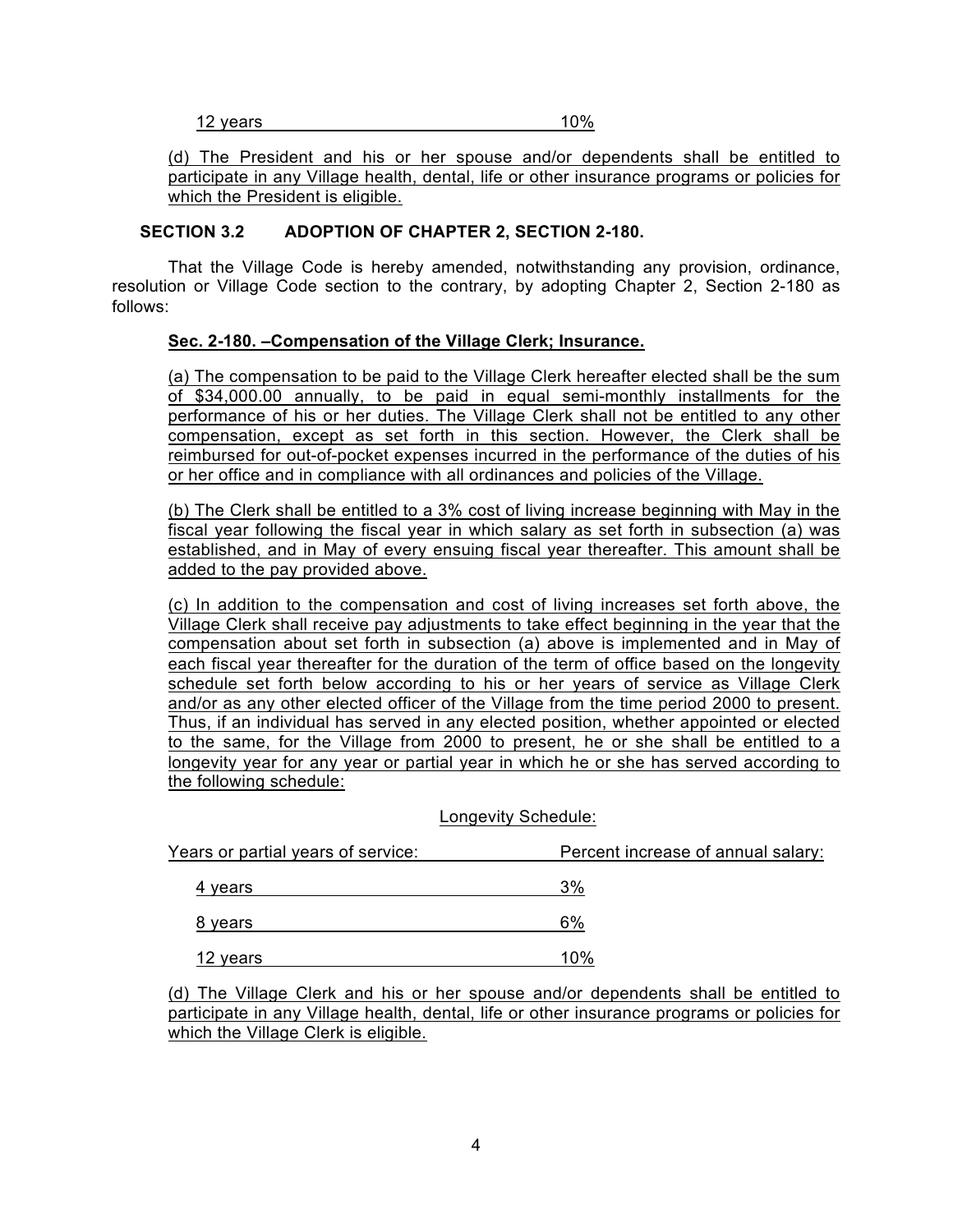### **SECTION 3.3 AMENDMENT OF CHAPTER 6, SECTION 6-2.**

That the Village Code is hereby amended, notwithstanding any provision, ordinance, resolution or Village Code section to the contrary, by amending Chapter 6, Section 6-2 as follows:

### **Sec. 6-2. - Local liquor control commissioner.**

(a) *Generally.* The village president shall be the local liquor control commissioner and shall be charged with the administration of the Liquor Control Act, and of such ordinances and resolutions relating to alcoholic liquor as may be enacted. The village president may appoint a person to assist him in the exercise of the powers and the performance of the duties.

(b) *Entry powers.* The local liquor control commissioner is hereby given the power to enter or to authorize any law enforcing officer to enter at any time upon any premises licensed under this chapter to determine whether any of the provisions of the Liquor Control Act, or any rules or regulations adopted by him or by the state commission have been or are being violated, and at such time to examine the premises of the licensee in connection therewith.

### (c) *Compensation.*

(1) The compensation to be paid to the village president hereafter elected for the performance of his or her duties as the local liquor control commissioner shall be the sum of \$25,000.00 annually, to be paid in equal semi-monthly installments. The local liquor control commissioner shall be reimbursed for out-of-pocket expenses incurred in the performance of the duties of his or her office and in compliance with all ordinances and policies of the Village.

(2) The local liquor control commissioner shall be entitled to a 3% cost of living increase beginning with May in the fiscal year following the fiscal year in which salary as set forth in subsection (a) was established, and in May of every ensuing fiscal year thereafter. This amount shall be added to the pay provided above.

(3) In addition to the compensation and cost of living increases set forth above, the local liquor commissioner shall receive pay adjustments to take effect beginning in the year that the compensation about set forth in subsection (a) above is implemented and in May of each fiscal year thereafter for the duration of the term of office based on the longevity schedule set forth below according to his or her years of service as the local liquor commissioner and/or as any elected officer of the Village from the time period 2000 to present. Thus, if an individual has served in as the local liquor commissioner or in any elected position, whether appointed or elected to the same, for the Village from 2000 to present, he or she shall be entitled to a longevity year for any year or partial year in which he or she has served according to the following schedule: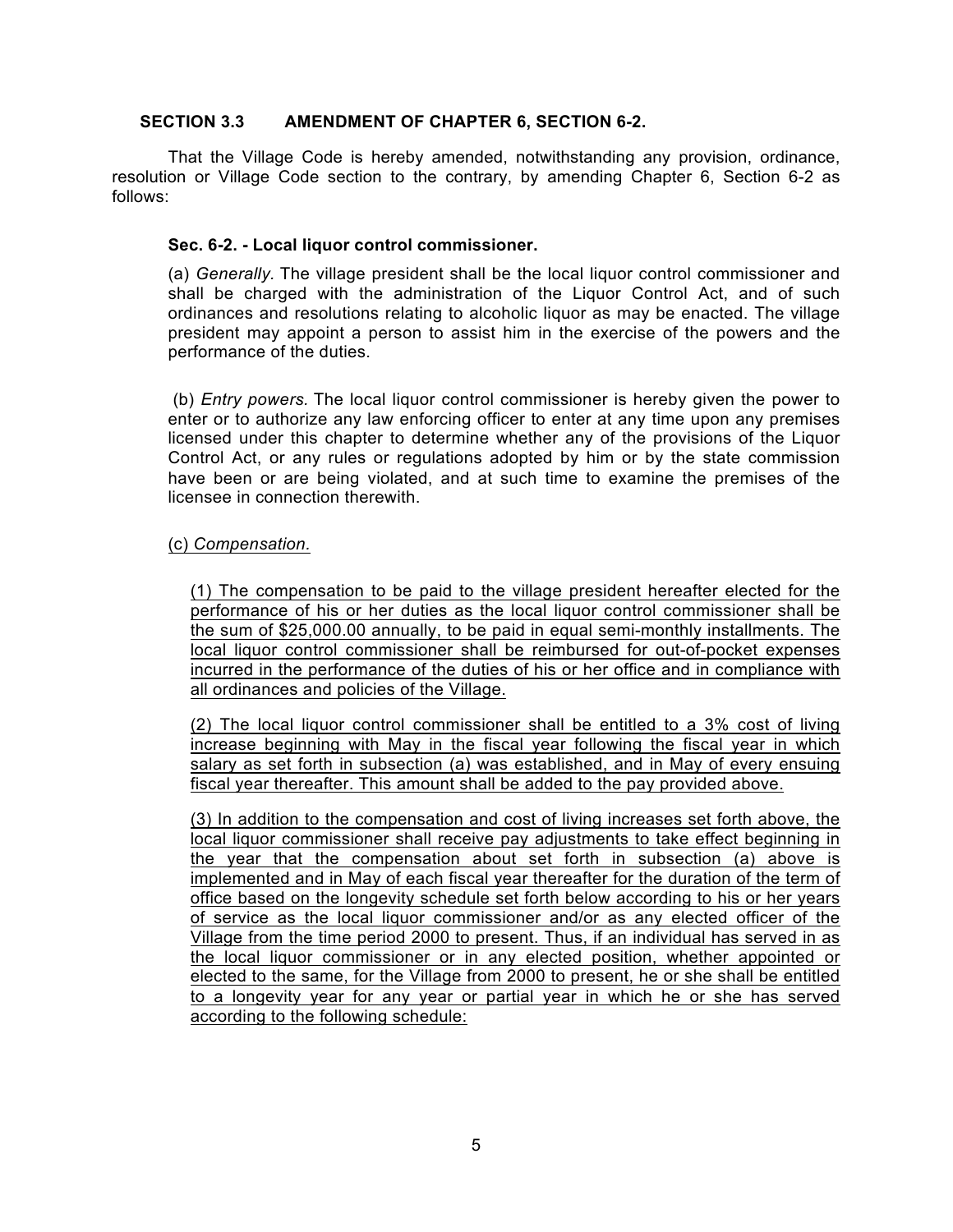#### Longevity Schedule:

| Years or partial years of service: | Percent increase of annual salary: |
|------------------------------------|------------------------------------|
| 4 years                            | 3%                                 |
| 8 years                            | 6%                                 |
| 12 years                           | 10%                                |

#### **SECTION 3.4. OTHER ACTIONS AUTHORIZED.**

The officers, employees and/or agents of the Village shall take all action necessary or reasonably required to carry out, give effect to and consummate the amendments contemplated by this Ordinance and shall take all action necessary in conformity therewith. The officers, employees and/or agents of the Village are specifically authorized and directed to draft and disseminate any and all necessary forms or notices to be utilized in connection with the intent of this Ordinance.

#### **ARTICLE III. HEADINGS, SAVINGS CLAUSES, PUBLICATION, EFFECTIVE DATE**

### **SECTION 4. HEADINGS.**

The headings of the articles, sections, paragraphs and subparagraphs of this Ordinance are inserted solely for the convenience of reference and form no substantive part of this Ordinance nor should they be used in any interpretation or construction of any substantive provision of this Ordinance.

### **SECTION 5. SEVERABILITY.**

The provisions of this Ordinance are hereby declared to be severable and should any provision of this Ordinance be determined to be in conflict with any law, statute or regulation by a court of competent jurisdiction, said provision shall be excluded and deemed inoperative, unenforceable and as though not provided for herein and all other provisions shall remain unaffected, unimpaired, valid and in full force and effect.

#### **SECTION 6. SUPERSEDER.**

All code provisions, ordinances, resolutions, rules and orders, or parts thereof, in conflict herewith are, to the extent of such conflict, hereby superseded.

#### **SECTION 7. PUBLICATION.**

A full, true and complete copy of this Ordinance shall be published in pamphlet form or in a newspaper published and of general circulation within the Village as provided by the Illinois Municipal Code, as amended.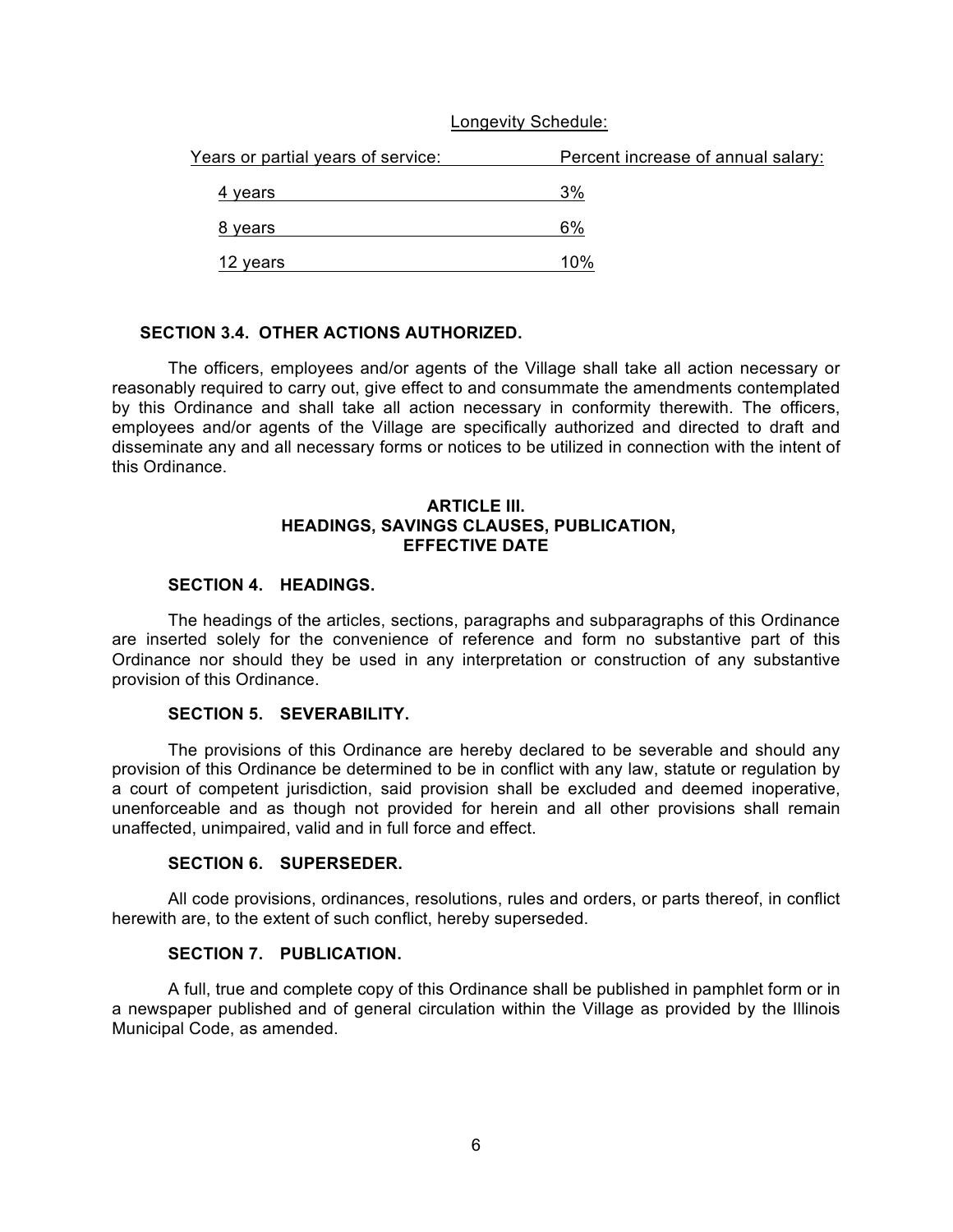## **SECTION 8. EFFECTIVE DATE.**

This Ordinance shall be effective and in full force immediately upon its passage, approval and publication in accordance with Illinois law.

(REMAINDER OF THIS PAGE INTENTIONALLY LEFT BLANK)